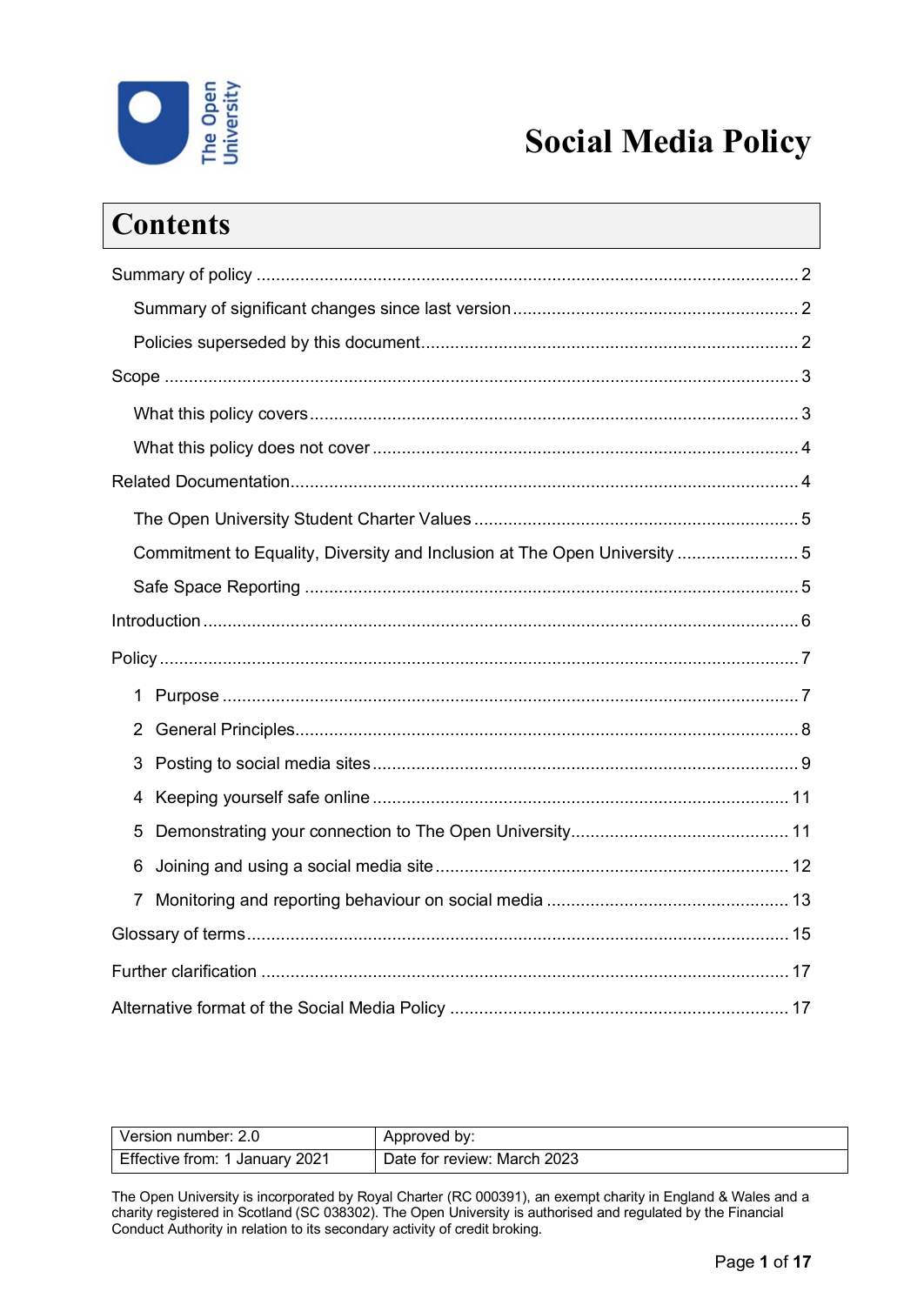# <span id="page-1-0"></span>**Summary of policy**

This policy provides information and guidance on the use of social media by Open University students when it is associated in any way with their relationship with the University. The policy covers posting to social media sites, keeping safe online and running a social media site in connection with studies (e.g. any group formed and led by Open University students which relates to their connection to the University).

The document also includes information about how to report behaviour which may be in breach of this policy.

The Social Media Policy and other associated guidelines are designed to help you communicate safely and responsibly online.

#### <span id="page-1-1"></span>**Summary of significant changes since last version**

There are a number of significant changes from the previous version of this policy (Version 1.0). In summary the document has been restructured to emphasise:

- Staying safe online (section 3 and paragraph 5.1)
- Applicability of Open University regulations and policies to the online space (paragraphs 1.1 and 6.1)

The process for reporting behaviour contrary to this policy has been added.

#### <span id="page-1-2"></span>**Policies superseded by this document**

<span id="page-1-3"></span>This document replaces the previous version of the Using Social Media Policy v1.0 dated March 2020.

| Version number: 2.0            | Approved by:                |
|--------------------------------|-----------------------------|
| Effective from: 1 January 2021 | Date for review: March 2023 |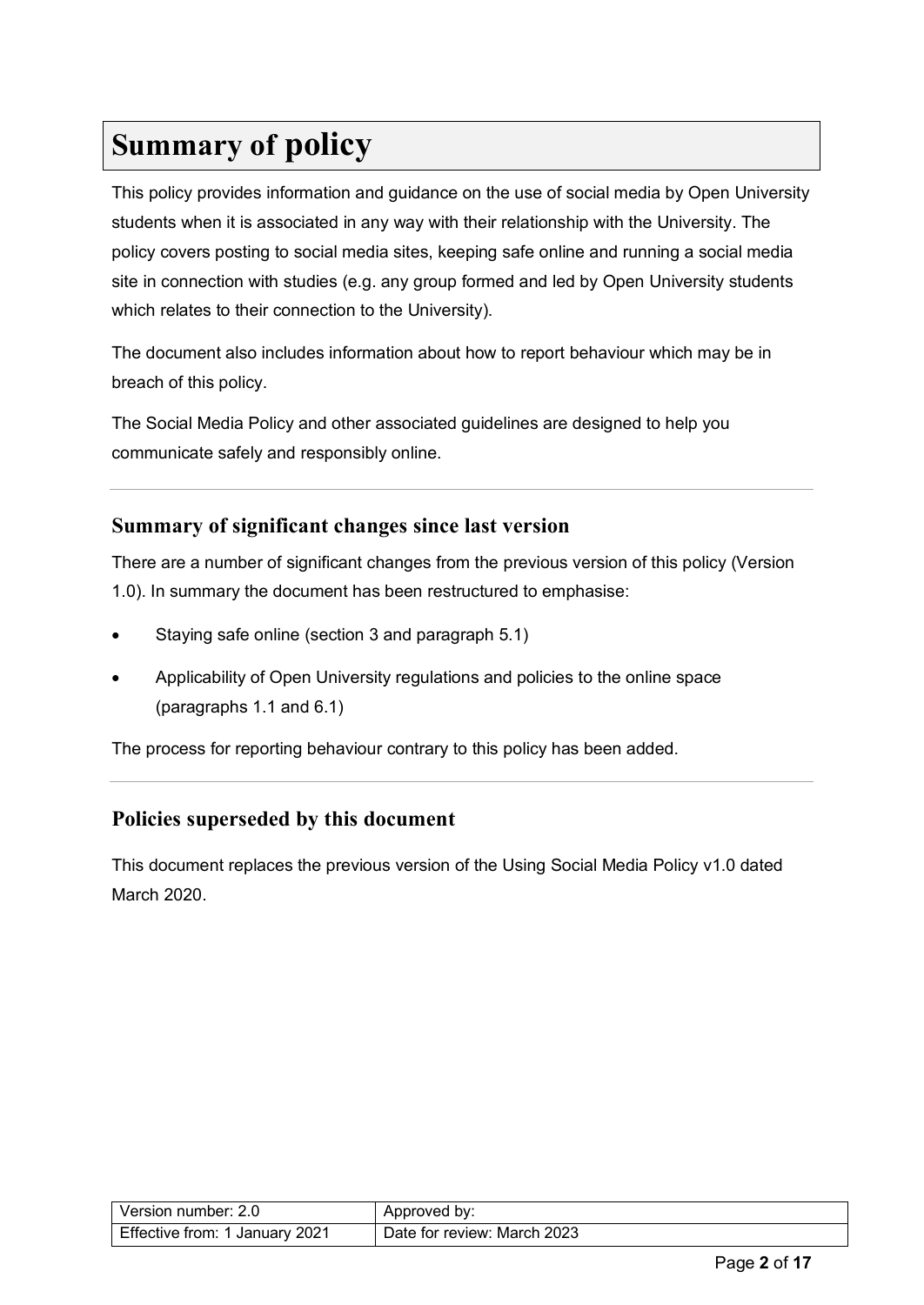## **Scope**

#### <span id="page-2-0"></span>**What this policy covers**

This policy applies to you if you use social media in relation to your Open University studies or as a member of the Open University, including the Open University's official and unofficial channels, and public or closed / private social media networks.

Throughout this policy, when we say 'student', we mean that the policy applies to you from the point you register on your first course, module, microcredential or qualification, or your apprenticeship programme throughout your time as an Open University student, including any time spent on approved study breaks or between modules.

This policy relates to behaviour on all forms of social media where you are interacting with Open University students or staff or are referring to The Open University. Examples of social media include (but are not limited to):

- social networking websites such as Facebook and Discord
- video and photo sharing websites such as Flickr, Instagram, TikTok and YouTube
- messaging sites such as WhatsApp, Messenger and SnapChat
- micro-blogging sites such as Twitter
- networking sites whether personal or professional such as LinkedIn
- forums and comment spaces on information-based websites, e.g. BBC Have Your Say
- weblogs, including corporate and personal blogs
- forums and discussion boards such as Yahoo! Groups or Google Groups
- online wikis that allow collaborative information sharing such as Wikipedia.

<span id="page-2-1"></span>This list is not exhaustive; the policy covers all social media platforms whether listed here or not.

| Version number: 2.0            | Approved by:                |
|--------------------------------|-----------------------------|
| Effective from: 1 January 2021 | Date for review: March 2023 |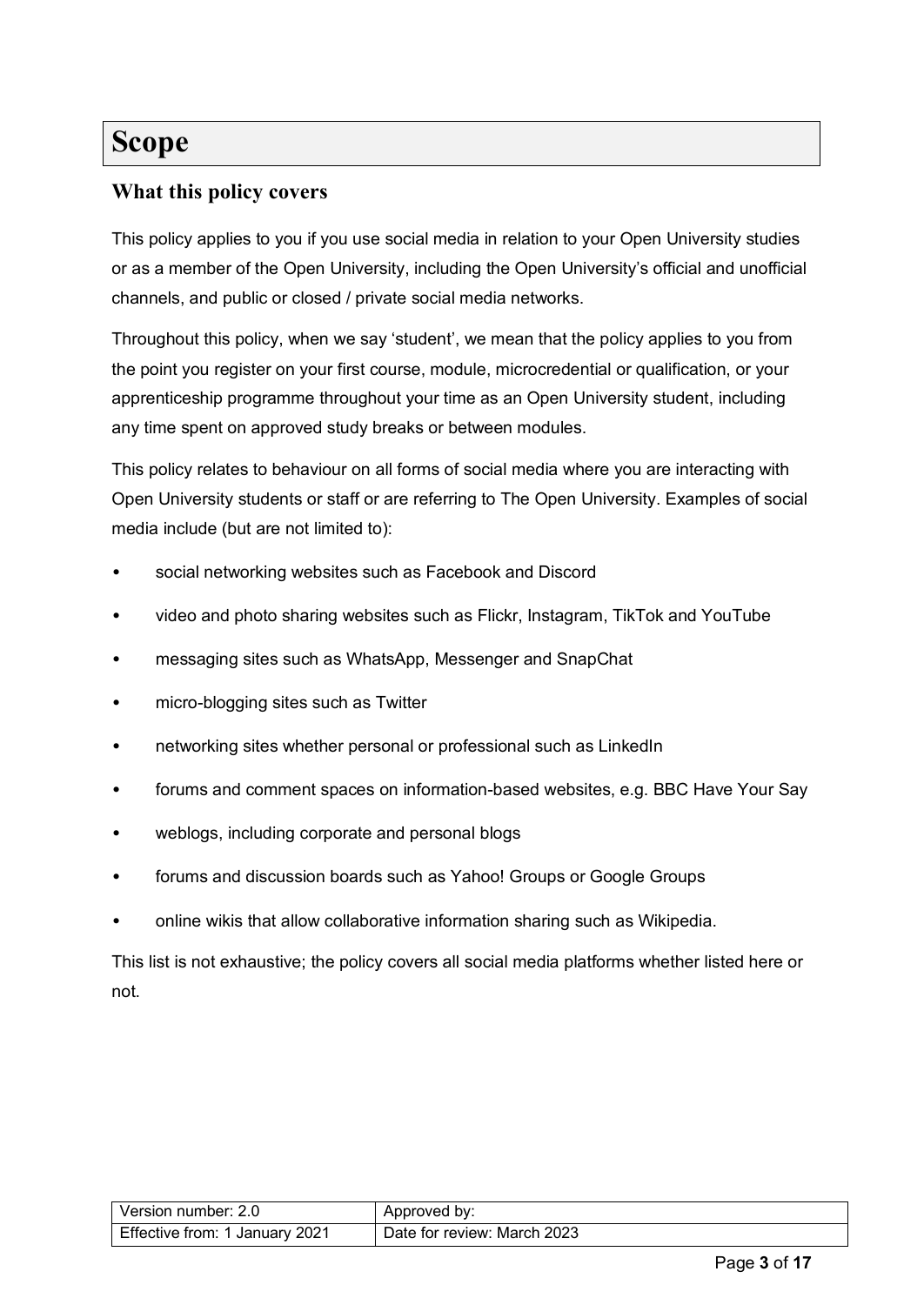#### **What this policy does not cover**

- Staff posting to social media sites in their capacity as staff a Staff Social Media Policy is in place which all staff are expected to adhere to when using social media in connection with their work.
- Students' use of resources such as Tutor Group Forums, Module Forums and Adobe Connect as part of their studies which is covered by paragraph SD 1.3 of the [Code of](https://help.open.ac.uk/documents/policies/code-of-practice-student-discipline)  [Practice for Student Discipline.](https://help.open.ac.uk/documents/policies/code-of-practice-student-discipline)

# <span id="page-3-0"></span>**Related Documentation**

Refer to the following documentation in conjunction with this document:

- [Code of Practice for Student Discipline](https://help.open.ac.uk/documents/policies/code-of-practice-student-discipline)
- [Academic Freedom Principles Statement](https://help.open.ac.uk/documents/policies/academic-freedom-principles-statement)
- **[Dignity and Respect Policy](https://help.open.ac.uk/documents/policies/dignity-and-respect)**
- **[Fitness to Study Policy](https://help.open.ac.uk/documents/policies/fitness-to-study)**
- **[Academic Conduct Policy](https://help.open.ac.uk/documents/policies/plagiarism)**
- **[Prevent Principles](https://help.open.ac.uk/documents/policies/prevent-principles)**
- **[Recording of Online Tutorials](https://help.open.ac.uk/documents/policies/recording-online-tutorials)**
- **[Safeguarding Policy](https://help.open.ac.uk/documents/policies/ensuring-the-safety-of-children-and-vulnerable-protected-adults)**

| Version number: 2.0               | Approved by:                |
|-----------------------------------|-----------------------------|
| Effective from:<br>1 Januarv 2021 | Date for review: March 2023 |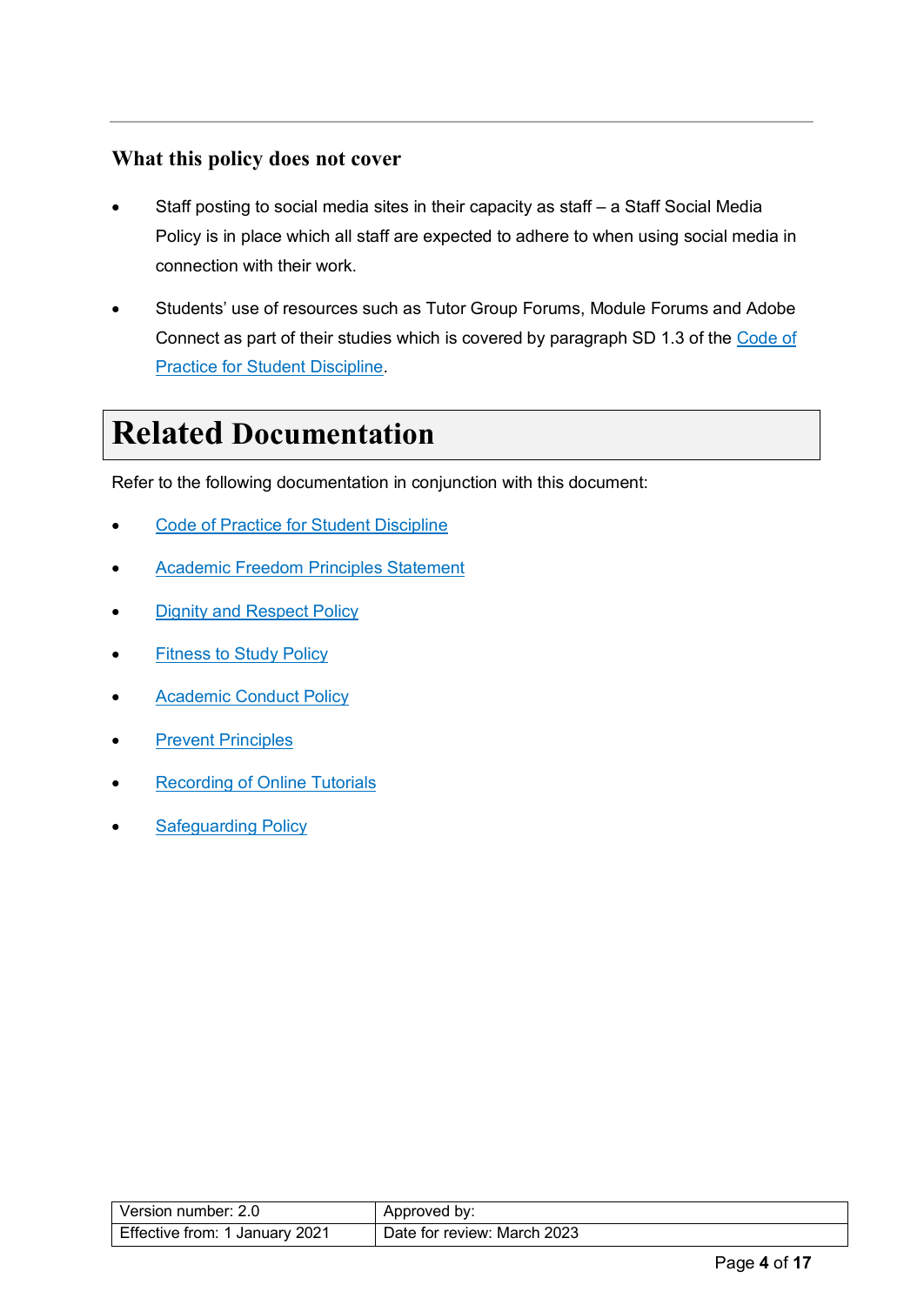## <span id="page-4-0"></span>**The Open University Student Charter Values**

This policy specifically aligns with the following [Open University](http://www.open.ac.uk/students/charter/) Student Charter values:

- 1. We treat each other with courtesy and respect, respecting the rights of individuals to hold different beliefs and views and to express them appropriately.
- 2. We value diversity and challenge inequalities and we are stronger for doing so.
- 4. We communicate with each other in ways which are clear, relevant, accurate and timely.
- 7. We act ethically and transparently, providing and making use of fair and open means to deal with our concerns and grievances, learning from them.
- 8. We challenge bullying and harassment and are committed to supporting the mental health and wellbeing of all members of our University community.
- 11. We work to maintain and enhance the standards and reputation of our University recognising the contributions that all members make to its success.

#### <span id="page-4-1"></span>**Commitment to Equality, Diversity and Inclusion at The Open University**

Policies are inclusive of all Open University Students, Learners, Enquirers and Alumni, regardless of age, civil status, dependency or caring status, care experience, disability, family status, gender, gender identity, gender reassignment, marital status, marriage and civil partnerships, membership of the Traveller community, political opinion, pregnancy and maternity, race, religion or belief, socio-economic background, sex, sexual orientation or trades union membership status.

#### <span id="page-4-2"></span>**Safe Space Reporting**

The University is committed to creating a diverse and inclusive environment in which everyone feels safe and is treated with dignity and respect. Unlawful discrimination of any kind across our University will not be tolerated. Safe Space Reporting is available through [an online tool](https://report-and-support.open.ac.uk/) through which staff, students, learners and visitors are encouraged to report incidents of assault, bullying, harassment, hate crime, or sexual harassment. It also provides information about what you can do if these incidents happen to you, or to someone you know, and where you can find support.

| Version number: 2.0            | Approved by:                |
|--------------------------------|-----------------------------|
| Effective from: 1 January 2021 | Date for review: March 2023 |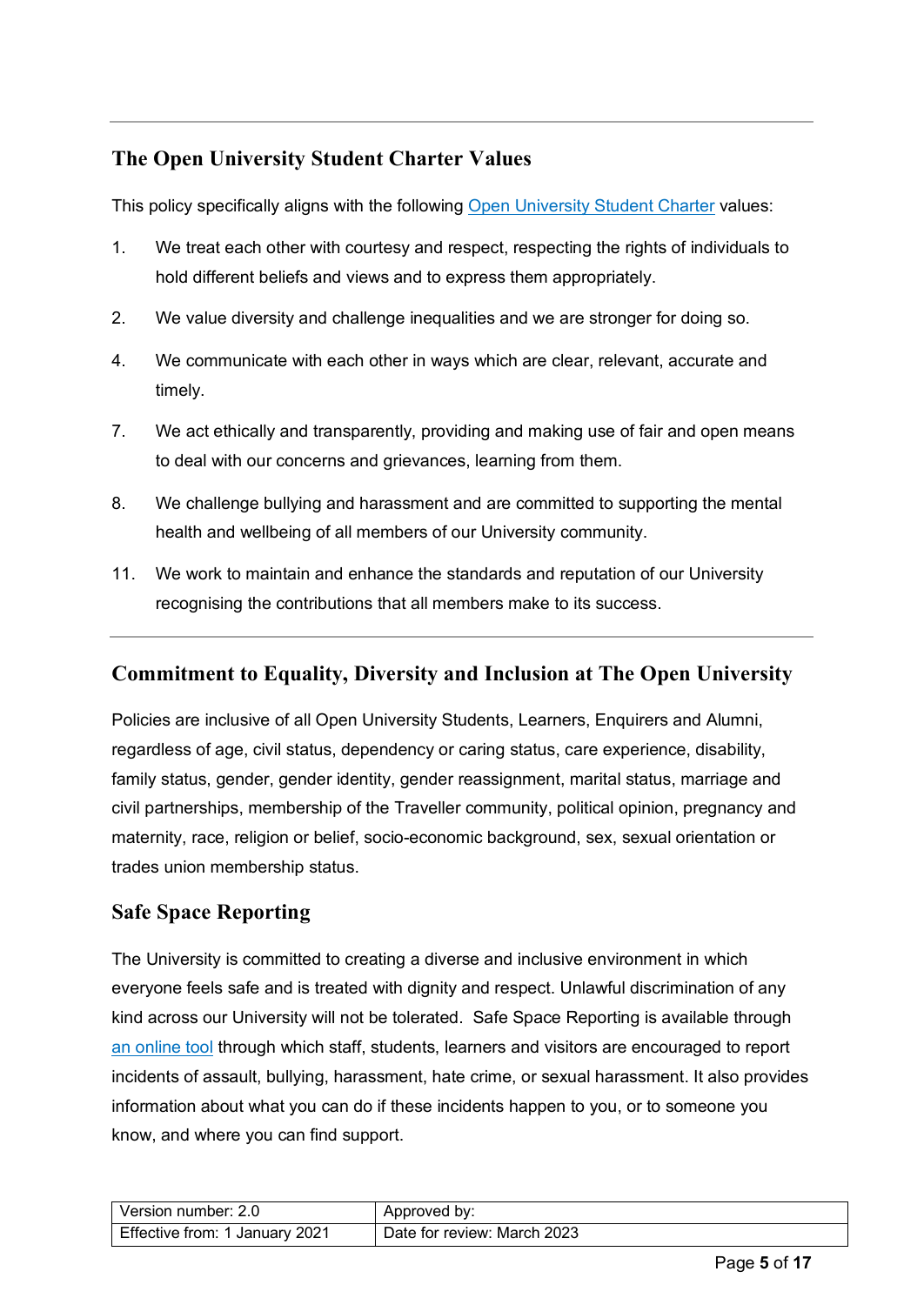# <span id="page-5-0"></span>**Introduction**

Social media provides a useful way of connecting with others and has many benefits. The Open University uses various social media platforms to celebrate and promote the achievements of students and staff. Students also use social media to celebrate their hard work and connection with the University, and to connect with other students both via public forums and in private groups.

Social media offers opportunities for developing a sense of connection and most people use it appropriately, finding benefit from it. However, it can come with risks. Unfortunately, some people take advantage of the distancing nature of the online space to behave in a way which would not be acceptable in a face-to-face encounter. This policy aims to ensure that students use social media appropriately and makes clear what is not acceptable online.

This policy is for students and relates to any aspect of online behaviour that is in any way linked to The Open University including, for example, in a private group connected to your study, making reference to The Open University or responding to one of the University's official accounts.

The policy seeks to promote behaviour on social media which upholds the values in the [Student Charter,](http://www2.open.ac.uk/students/charter) in particular interactions in which students:

- Treat others with courtesy and respect
- Value diversity
- Act ethically and transparently
- Support the mental health and wellbeing of themselves and others.

The principles of freedom of expression and [academic freedom](https://help.open.ac.uk/documents/policies/academic-freedom-principles-statement) apply to the use of social media; however, you should ensure that your use is responsible, within the terms and conditions of the platform you are using and doesn't break any UK laws (and any law in the country in which you are based if not the UK). You should ensure that you are aware of and follow any codes of conduct and other policies of the social media platforms you use.

| l Version number: 2.0_         | Approved by:                |
|--------------------------------|-----------------------------|
| Effective from: 1 January 2021 | Date for review: March 2023 |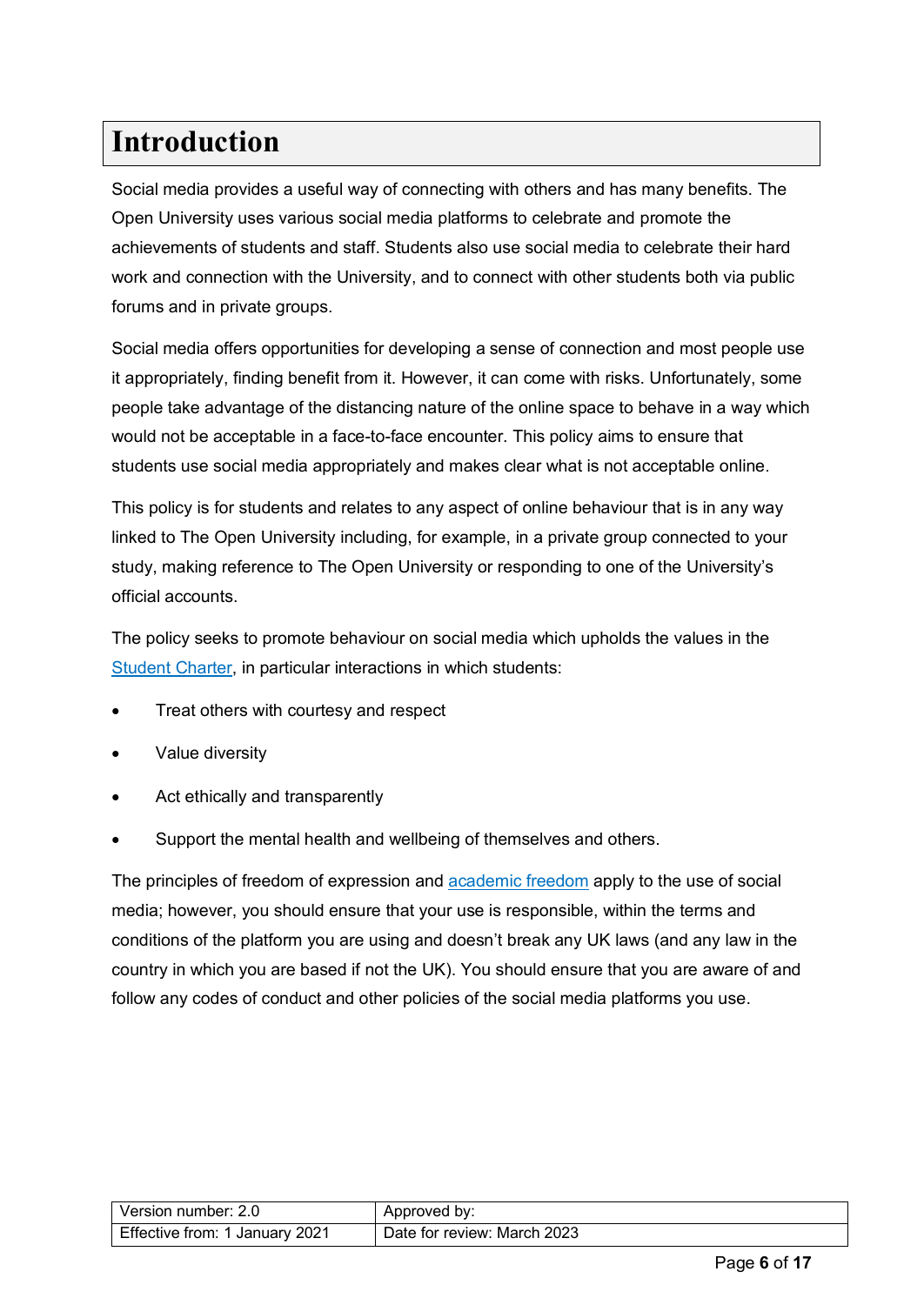A student's personal social media profile and comments are unlikely to be of interest to the University where no direct or indirect reference is made to it, any individual or groups of students, employees, partners and suppliers. However, the University may be concerned where the nature of a communication is regarded as being defamatory or misleading, where it undermines professional credibility or integrity or safety of students, employees, partners and suppliers or potentially damages the reputation of the University.

## <span id="page-6-0"></span>**Policy**

#### <span id="page-6-1"></span>**1 Purpose**

1.1. This policy sets out the principles to be followed when using social media to connect with The Open University, staff or students.

#### 1.2 It covers:

- the expectation that you will treat others with respect.
- the sort of material and information that should not be posted on social media sites
- keeping yourself safe online
- the use of official Open University and Open University Students Association name, logo and crest
- your responsibility to manage your own behaviour online in private groups
- how to report behaviour that breaches this policy
- <span id="page-6-2"></span>how The Open University will handle breaches of the policy.

| Version number: 2.0            | Approved by:                |
|--------------------------------|-----------------------------|
| Effective from: 1 January 2021 | Date for review: March 2023 |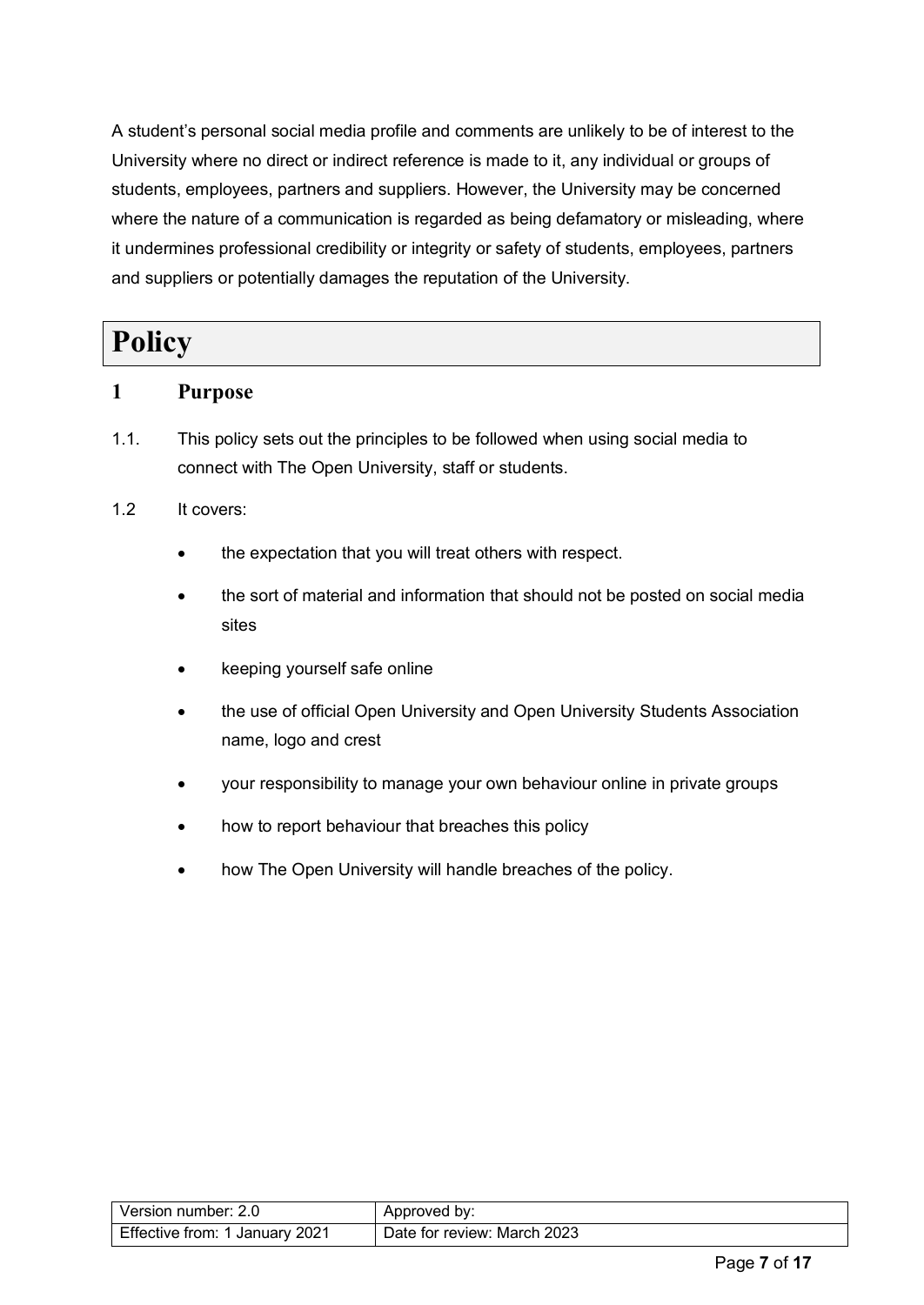## **2 General Principles**

- 2.1 When using social media, you must remember that Open University regulations and policies apply to behaviour online in the same way as they would in a physical space. Of particular relevance are the [Code of Practice for Student Discipline,](https://help.open.ac.uk/documents/policies/code-of-practice-student-discipline) and the [Dignity and Respect](https://help.open.ac.uk/documents/policies/dignity-and-respect) and [Fitness to Study](https://help.open.ac.uk/documents/policies/fitness-to-study) Policies. Whether online or face-toface you should treat people with respect and expect others to do the same. Types of unacceptable behaviour include (but are not limited to):
	- **[Cyberbullying](#page-13-0)**
	- **[Trolling](#page-13-0)**
	- **[Harassment](#page-13-0)**
	- [Hate speech](#page-13-0)
	- [Collusion](#page-13-0) or cheating on assignments
	- Posting or re-posting abuse
	- Posting or re-posting offensive or defamatory images or using offensive or defamatory language
	- Posting or re-posting discriminatory material
	- Posting or re-posting anything that may bring The Open University into disrepute or threaten the safety of staff (including former staff) and students or anyone connected with the university.
- 2.2 This policy applies to any aspect of online behaviour that is in any way linked to The Open University (for example, in a private group connected to your study, making reference to the Open University or your study in any personal social media account, or responding to one of the Open University official accounts).
- 2.3 Students behaving in a way that contravenes this policy will be dealt with under the [Code of Practice for Student Discipline.](https://help.open.ac.uk/documents/policies/code-of-practice-student-discipline) Sanctions range from an informal caution which may need to be disclosed in any fitness to practice disclosure request, through the withholding of marks or qualification up to expulsion or exclusion from the University for serious or repeated offences.

| l Version number: 2.0          | Approved by:                |
|--------------------------------|-----------------------------|
| Effective from: 1 January 2021 | Date for review: March 2023 |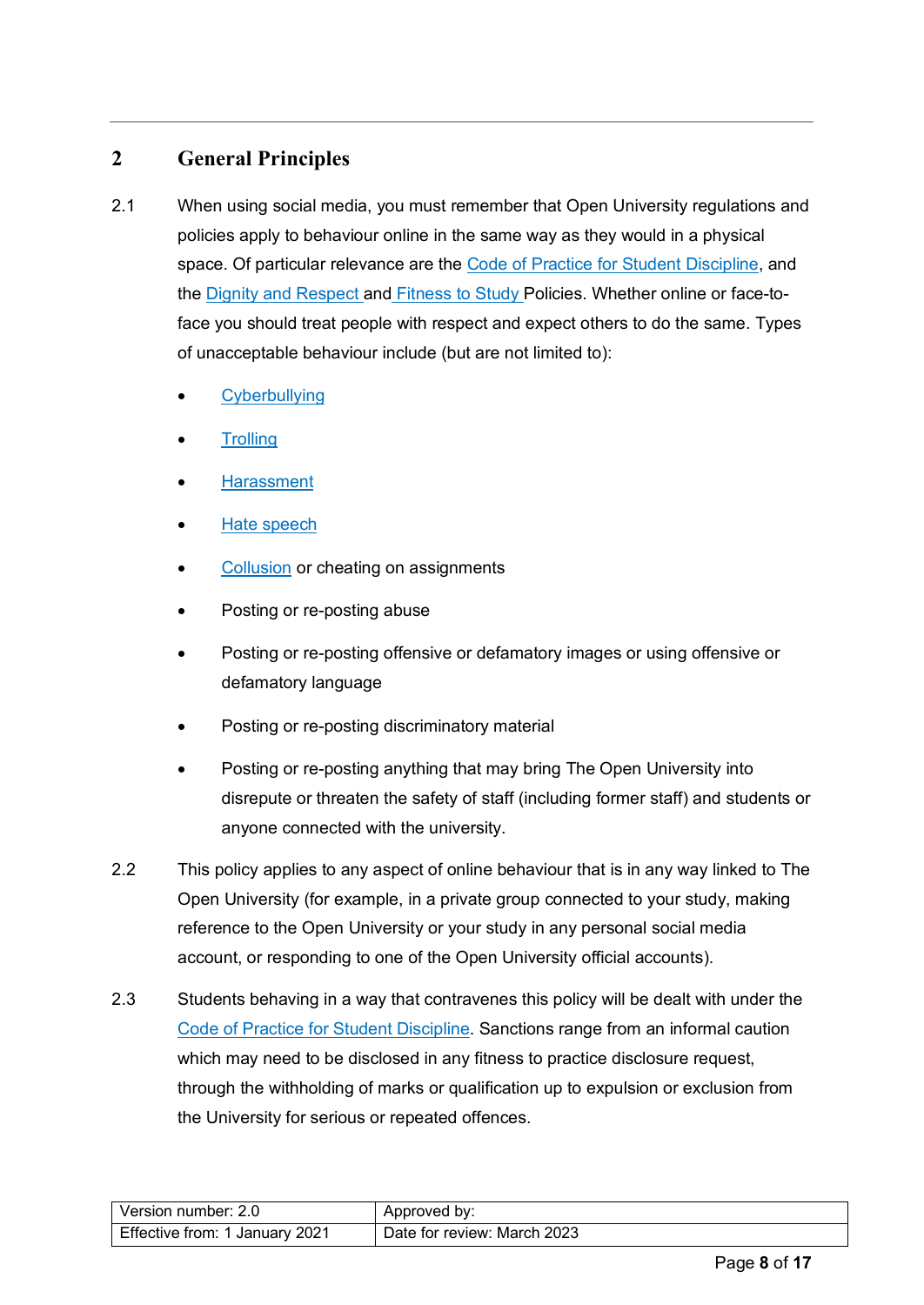- 2.4 This policy is not intended to prevent you from using social media to talk about your experiences or to express critical views appropriately. You should not, however, assume that points raised on social media will be addressed by The Open University. You should therefore consider whether your concerns would be better dealt with through the [Complaints Procedure.](https://help.open.ac.uk/how-to-make-a-complaint-or-appeal)
- 2.5 The information posted on social media channels may not be reliable or accurate. If you are unsure about something relating to your studies or The Open University in general, consult official sources of information such as [student policies,](https://help.open.ac.uk/documents/policies) the [HelpCentre,](https://help.open.ac.uk/) your module forum, tutor (or Apprenticeship Programme Delivery Manager (APDM)) or [Student Support Team.](https://help.open.ac.uk/student-support-team)
- 2.6 There is no compulsion for any Open University student, or any Open University staff member, to engage on social media. Do not feel obliged to engage or connect with any other individual (whoever they are) in that way. Similarly, do not push or pressurise other students, or Open University staff members, to engage or connect with you on social media.
- 2.7 You must familiarise yourself with, and adhere to, the policies and codes of conduct for the social media platforms you use.
- 2.8 You should also be aware that posting offensive comments on a public site can damage your reputation. These may be seen by potential contacts and employers and could call your judgement and character into question.

#### <span id="page-8-0"></span>**3 Posting to social media sites**

- 3.1 When posting to social media sites you must be aware that there is a person behind each account, don't say anything online that you wouldn't say in person, or anything that you would be unhappy being said to you.
- 3.2 Open University hosted forums exist as a place for free and open academic discussion (within the bounds of the [Code of Practice for Student Discipline\)](https://help.open.ac.uk/documents/policies/code-of-practice-student-discipline) in a secure site. Posts or opinions from a forum must not be shared outside the university in a way that identifies either a named or identifiable individual or a link with The Open University.

| Version number: 2.0            | Approved by:                |
|--------------------------------|-----------------------------|
| Effective from: 1 January 2021 | Date for review: March 2023 |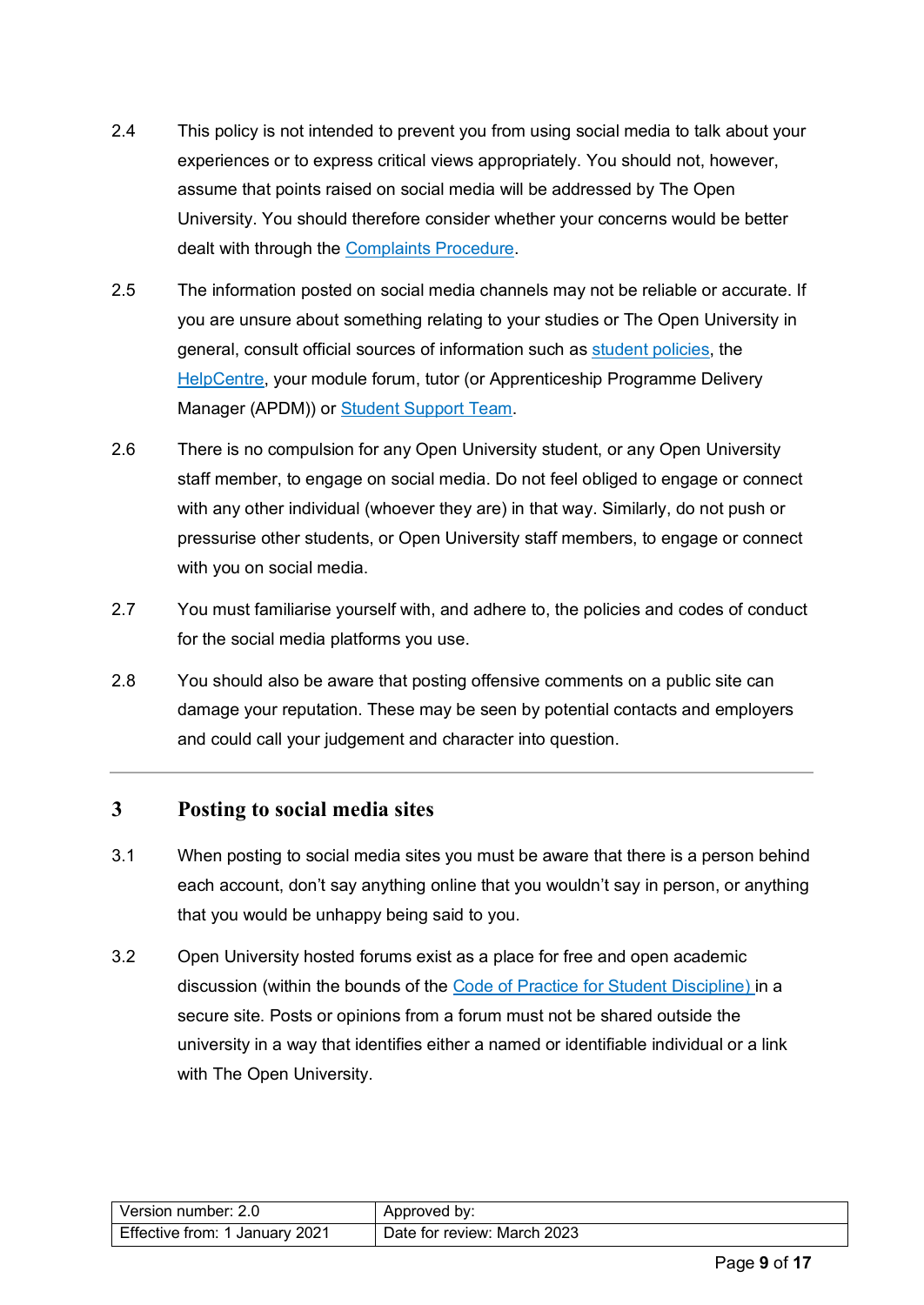- 3.3 You must not comment about a named individual whether a fellow student or a tutor not involved in the conversation – who may be part of a social media group or could see a re-posted comment. In particular:
	- do not post critical remarks about other students, tutors or other members of Open University staff
	- do not criticise anyone for their connection to The Open University
- 3.4 Module materials including assessment questions, or anything provided by a tutor must not be shared without permission and where permission is given, you must credit the source.
- 3.5 Recordings or extracts of recordings of online tutorials must not be shared on social media.
- 3.6 Answers to assessment questions and feedback must not be shared on social media under any circumstances – this could be contrary to the [Academic Conduct](https://help.open.ac.uk/documents/policies/plagiarism) [Policy.](https://help.open.ac.uk/documents/policies/plagiarism)
- 3.7 Data protection, privacy and copyright legislation must be observed. Do not share material belonging to or created by anyone without due acknowledgement of ownership or origin.
	- Do not share personal information without the explicit consent of the person concerned
	- Do not share confidential information relating to The Open University or other organisations such as research results, any financial information not in the public domain or information about litigation or possible litigation involving The Open University.

| Version number: 2.0            | Approved by:                |
|--------------------------------|-----------------------------|
| Effective from: 1 January 2021 | Date for review: March 2023 |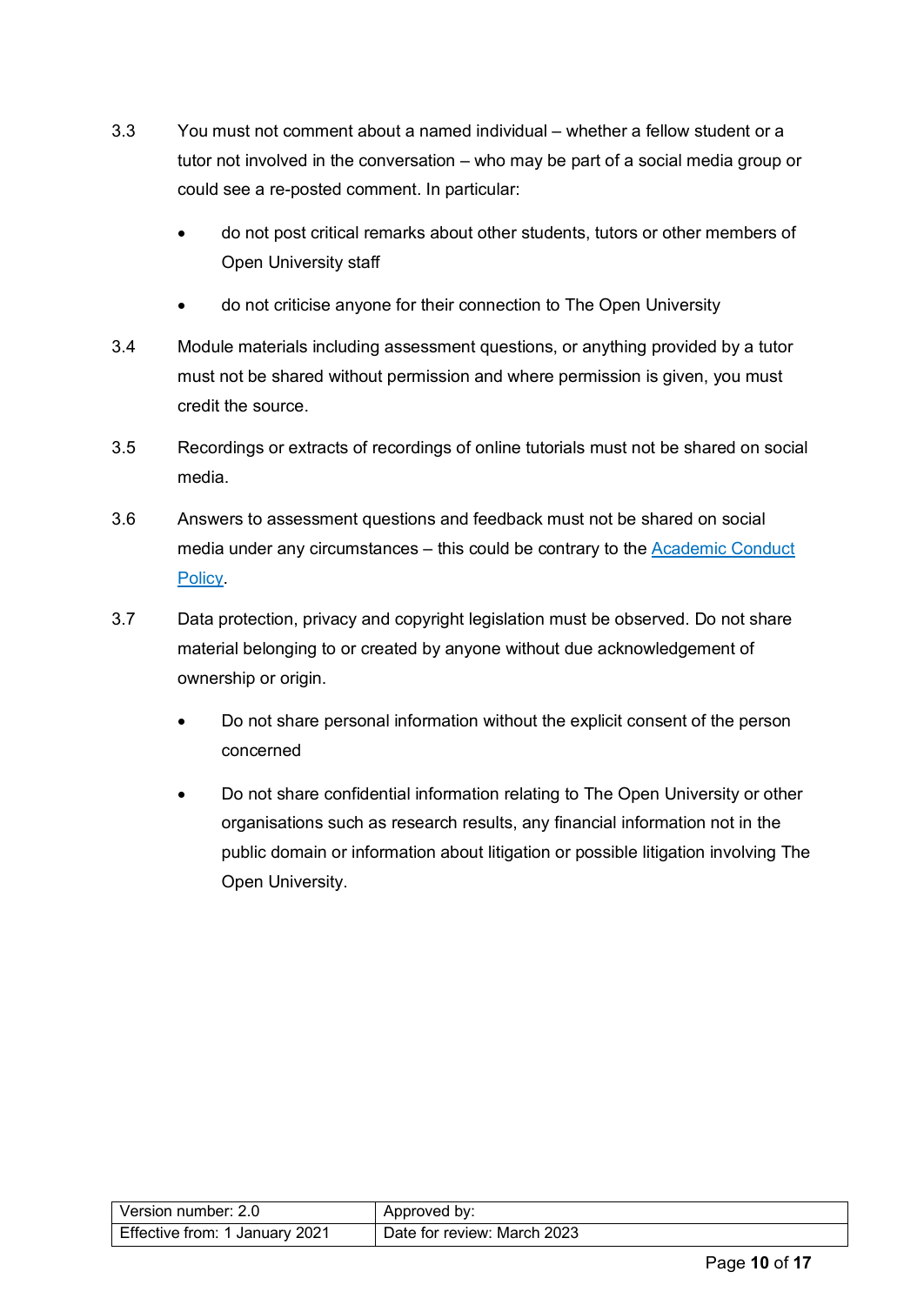#### <span id="page-10-0"></span>**4 Keeping yourself safe online**

- 4.1 You should be aware of the risks online. In particular you should guard yourself against anyone stealing your identity and oversharing either your personal information or your views.
	- Check your privacy settings and consider how much you are sharing
	- Be very cautious about sharing personal information (such as date or place of birth) that could be used to steal your identity – ensure you know who you are sharing such things with
	- Never share your log in information or passwords
- 4.2 Remember that anything you post can live on in the cyber world, even if you delete it, so don't post something you wouldn't want to be associated with in a year, two years or even 20 years time.
- 4.3 It is possible that prospective employers could do a social media search for you, so don't post or repost anything that could call into question your fitness to practice or your professionalism. The types of posts you 'like' and the groups or organisations you follow could also cause your judgement to be questioned in future.

#### <span id="page-10-1"></span>**5 Demonstrating your connection to The Open University**

- 5.1 Whilst we are happy to connect with and celebrate our students on social media you must be careful to ensure you do not appear to be speaking on behalf the Open University. If there is any ambiguity, then say explicitly that your views are your own.
- 5.2 The Open University's name, logo and crest may only be used on official, Open University-owned and managed social media accounts. They must not be used in any other groups or accounts. Any requests to use the logo on social media should be sent to the Communications Unit [\(social-media@open.ac.uk\)](mailto:social-media@open.ac.uk). This is separate from any Open University [Twibbons](#page-13-0) which can be used to demonstrate your association with The Open University.

| Version number: 2.0            | Approved by:                |
|--------------------------------|-----------------------------|
| Effective from: 1 January 2021 | Date for review: March 2023 |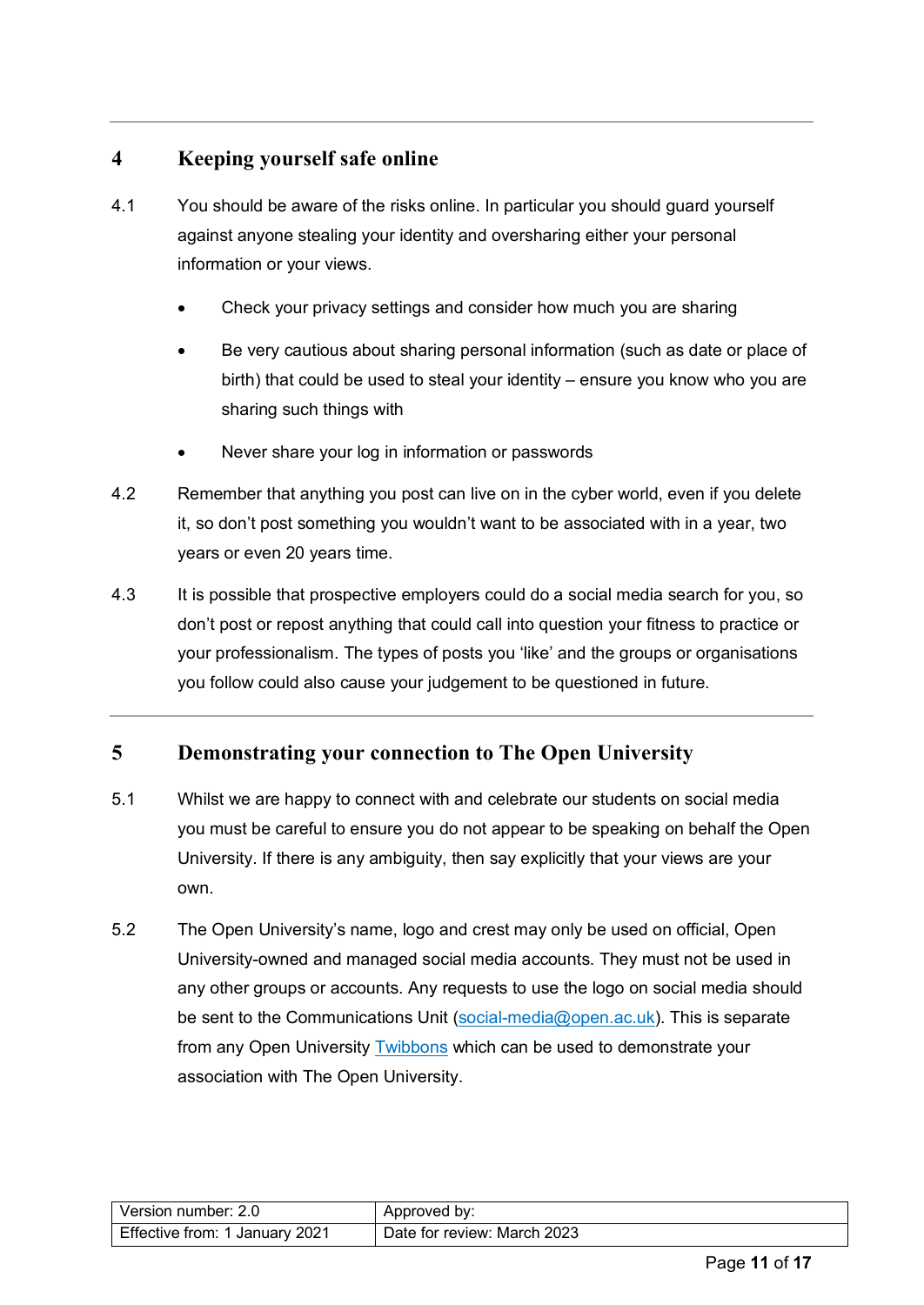5.3 The Open University Students Association's name and logo may only be used on its official owned and managed social media accounts and groups. They must not be used in any other groups or accounts. Any requests to use the logo on social media should be sent to [ousa@open.ac.uk.](mailto:ousa@open.ac.uk)

#### <span id="page-11-0"></span>**6 Joining and using a social media site**

- 6.1 When you join a social media site or group, be aware what information you are sharing with other members (for example, joining a WhatsApp group entails sharing your mobile phone number). This could potentially be shared outside the group by other members. If you have any questions about what information will be visible to others, check with the social media site's policies and your settings before joining.
- 6.2 Unlike module forums, these private sites and groups are not moderated by The Open University, so members are responsible for managing their own behaviours. The group administrators and moderators are responsible for setting the group rules (see also section 6.4 below) which must not contradict this Social Media policy, in accordance with Open University policies. Unfortunately, some members may not behave appropriately at all times; the approach to take if you are concerned about online behaviour, is detailed in section 7 below.
- 6.3 Social media groups can be useful for discussing the general principles of your module but must not be used to [collude](#page-13-0) with others by discussing or sharing answers to specific TMA questions or other assessments. You must adhere to The Open University's [Academic Conduct Policy.](https://help.open.ac.uk/documents/policies/plagiarism) If you are concerned about online behaviour which feels like collusion you should report it as set out below.
- 6.4 If you set up or administer a group, we would urge you to establish community guidelines that can be shared and understood by all. Sample [community guidelines](http://www.open.ac.uk/community/social-media-toolkit/sites/www.open.ac.uk.community.social-media-toolkit/files/files/Community-group-guidelines.pdf) are available in our Social Media Toolkit.
- 6.5 Administrators of sites or groups must be prepared to exclude members who do not adhere to the guidelines or whose behaviour is in any way unacceptable. Behaviour which breaches Open University regulations or policies should be reported using the procedure set out below. Every member of a group has the responsibility to report unacceptable behaviour.

| Version number: 2.0            | Approved by:                |
|--------------------------------|-----------------------------|
| Effective from: 1 January 2021 | Date for review: March 2023 |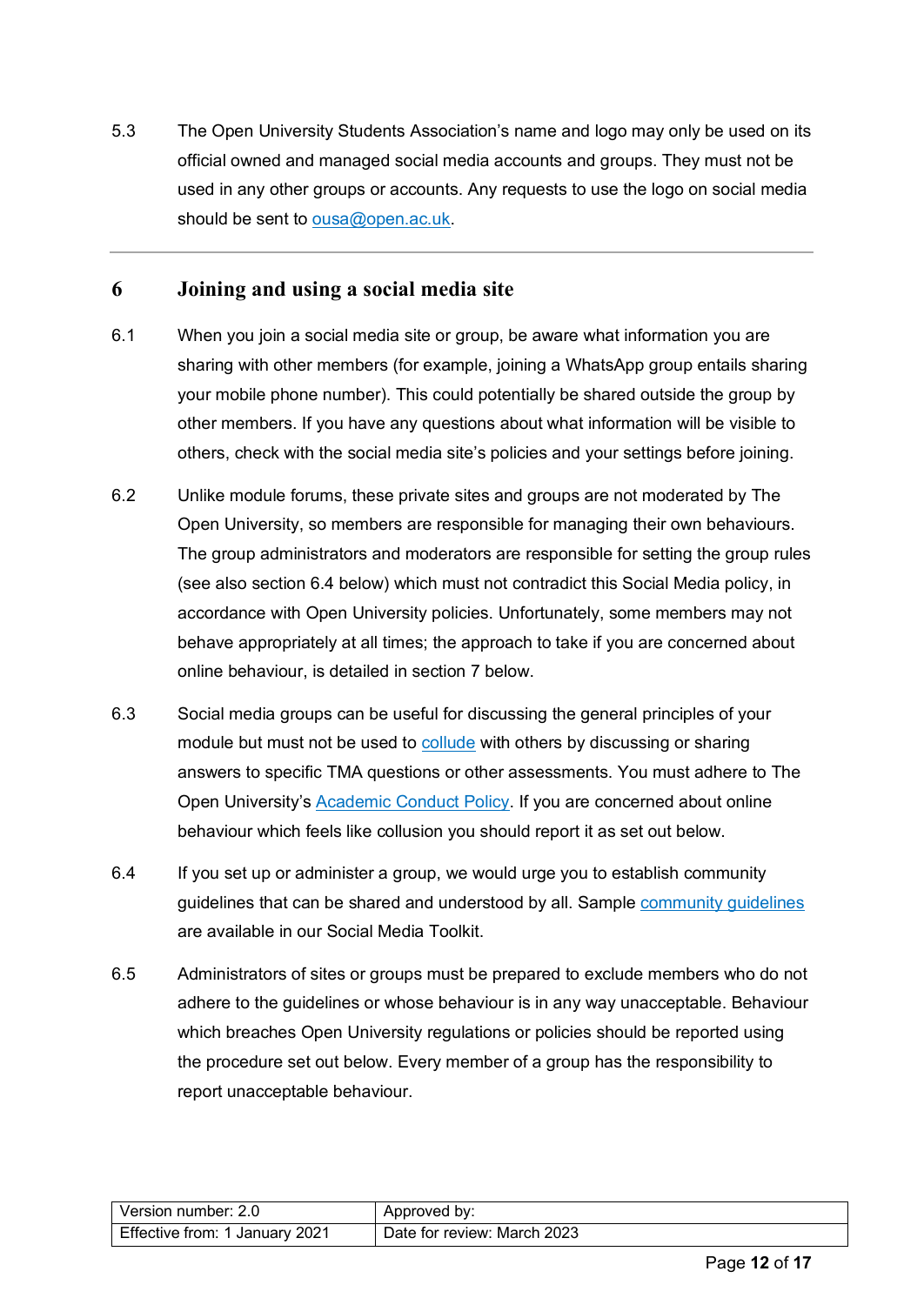### <span id="page-12-0"></span>**7 Monitoring and reporting behaviour on social media**

- 7.1 If you use social media in ways that are contrary to the principles and spirit of this policy we reserve the right to take action in accordance with appropriate other university policies, specifically (but not exclusively):
	- [Code of Practice for Student Discipline](https://help.open.ac.uk/documents/policies/code-of-practice-student-discipline)
	- [Dignity and Respect Policy](https://help.open.ac.uk/documents/policies/dignity-and-respect)
	- **[Fitness to Study](https://help.open.ac.uk/documents/policies/fitness-to-study)**
	- **[Academic Conduct Policy](https://help.open.ac.uk/documents/policies/plagiarism)**
- 7.2 You will be advised of any additional action which may be taken to respond to your case. This is so we can ensure that you and other members of the Open University community are kept safe online.
- 7.3 The Open University has a number of actively managed official social media accounts representing the work and views of The Open University. These include, for example, the main corporate 'The Open University' accounts on Twitter (@OpenUniversity), Facebook [\(https://www.facebook.com/theopenuniversity/](https://www.facebook.com/theopenuniversity/) ) and Instagram (theopenuniversity). These accounts are monitored by staff, and any student posts, comments and questions are identified, assessed and responded to in a timely fashion.
- 7.4 We also monitor public-facing references to The Open University across social media including references or associations that could harm the University, its staff, individual students or groups of students. This could result in comments being hidden, accounts being reported or blocked, or disciplinary action. Posts that could cause harm to The Open University include but are not limited to:
	- confidential information relating to The Open University or other organisation such as research results, or any financial information not in the public domain
	- information about [litigation](#page-13-0) or possible litigation involving The Open University
	- anything that may bring The Open University into disrepute
	- personal information shared without the explicit consent of the person concerned.

| l Version number: 2.0          | Approved by:                |
|--------------------------------|-----------------------------|
| Effective from: 1 January 2021 | Date for review: March 2023 |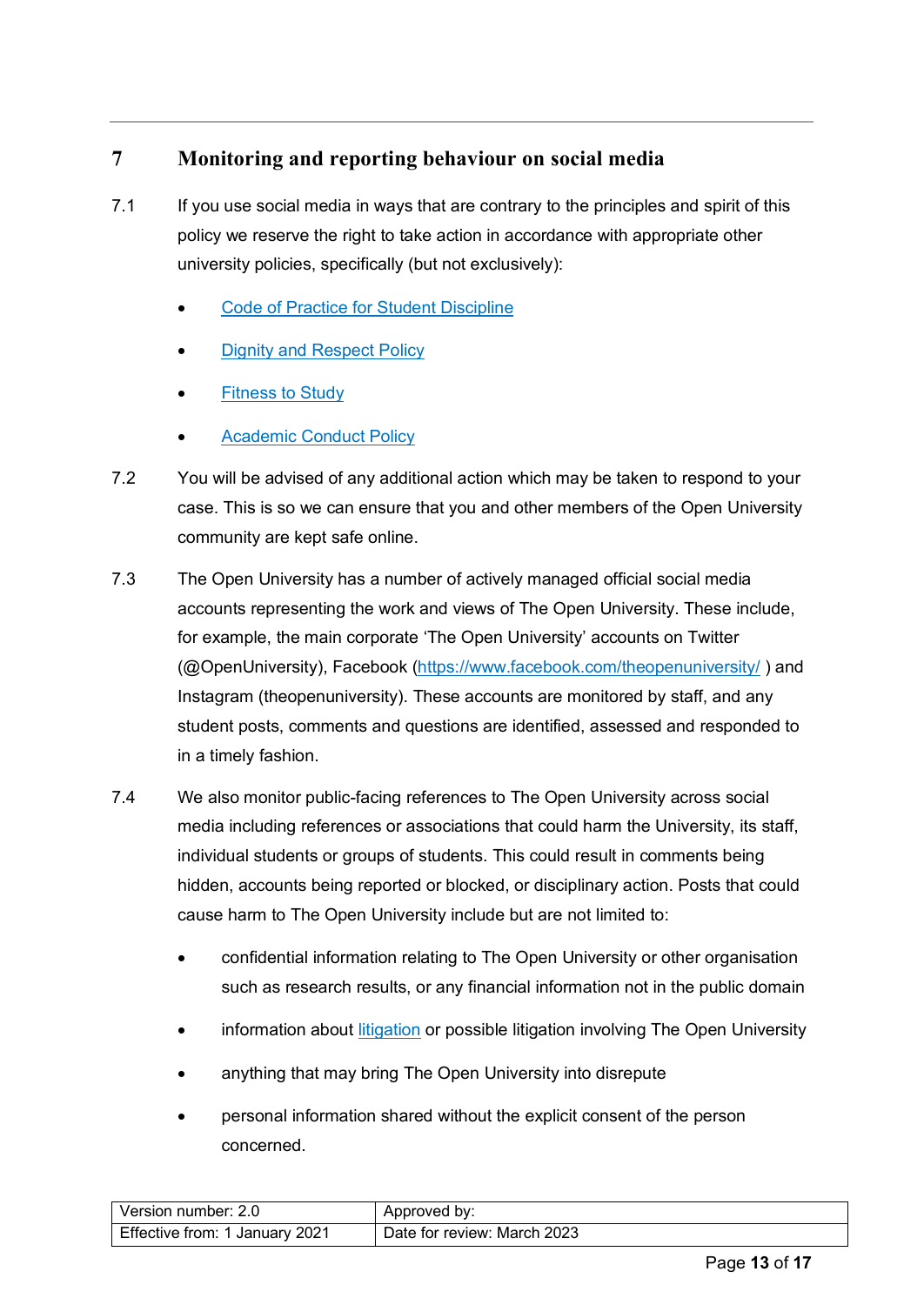- 7.5 If you are subjected to or witness behaviour on social media which is contrary to this policy you should use this [web form](https://help.open.ac.uk/documents/policies/social-media/files/174/social-media-reporting-form%20-%20%28NOV21%20amendment%29.pdf) (see also [Appendix 1\)](#page-13-0) to report the behaviour. Please provide information about the behaviour that has caused concern and screen shots of any posts.
- <span id="page-13-0"></span>7.6 Reports of concerns received will be progressed as appropriate according to the type of concern received. There are a range of penalties available under the relevant codes and policies up to and including expulsion from the University for the most serious offences. Posts found to have broken the law will be reported to the police.

| Version number: 2.0            | Approved by:                |
|--------------------------------|-----------------------------|
| Effective from: 1 January 2021 | Date for review: March 2023 |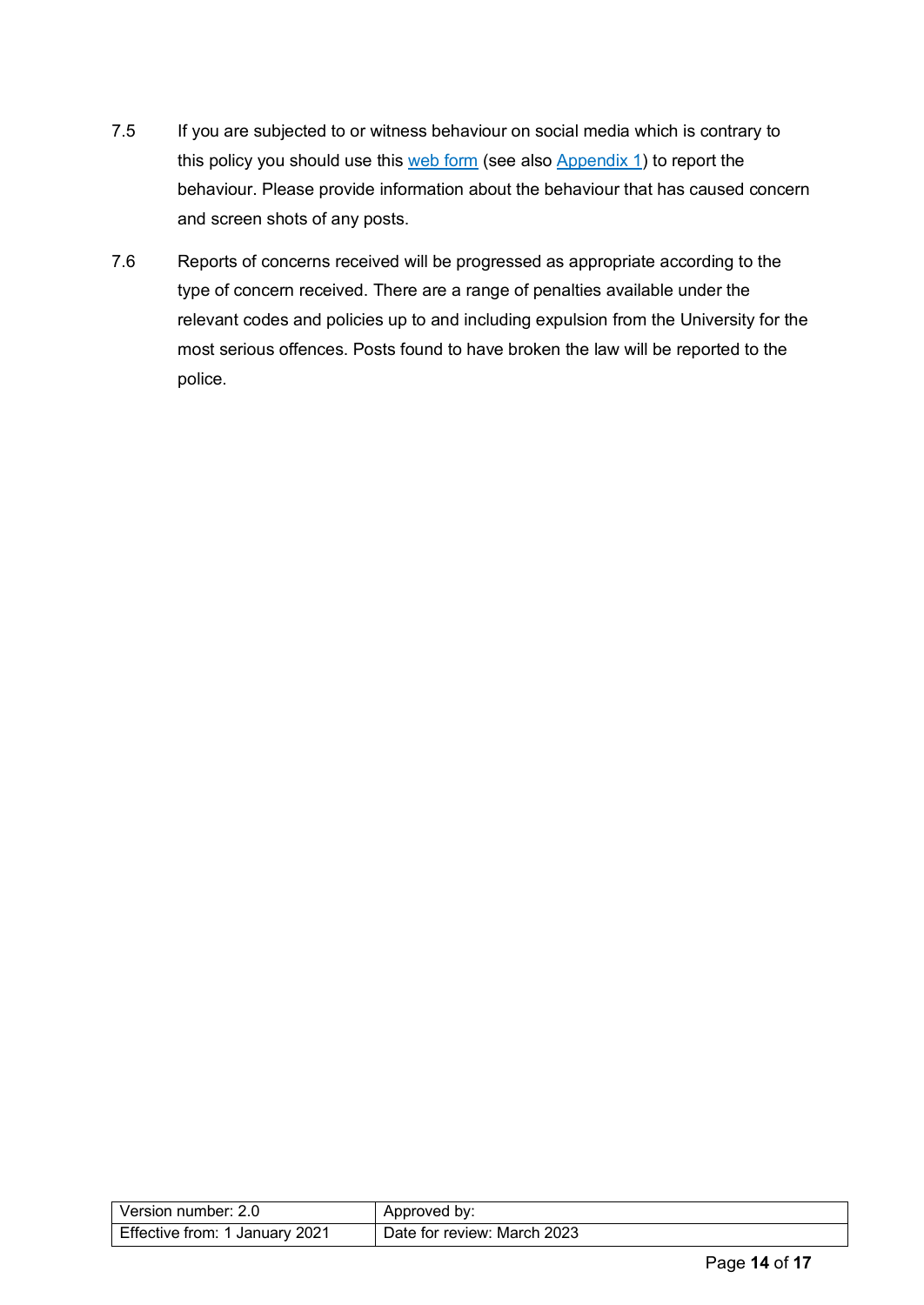## **Glossary of terms**

#### **Collusion**

Collusion is where a student works too closely with one or more individuals to help solve and/or answer an assessed task or question, which results in the production of a joint answer or solution (whether intentionally or not) in an attempt to gain an unfair advantage over others in their assignments.

### **Cyberbullying**

Means the use of the Internet and related technologies to harm or harass other people, in a deliberate, repeated, and hostile manner. Cyberbullying behaviour includes (but is not limited to):

- maliciously spreading rumours, lies or gossip
- intimidating or aggressive behaviour
- offensive or threatening comments or content
- posting private images of an individual without consent (including, but not limited to, private sexual images of an individual)
- sharing unwanted images (including sexual images)
- posting comments/photos etc. deliberately mocking an individual with the intent to harass or humiliate them
- sending messages or posting comments with the intent to trick, force or pressure the receiver into doing something that they would not otherwise be comfortable doing (grooming).

#### **Harassment**

Harassment is when someone behaves in a way which makes you feel distressed, humiliated or threatened.

Examples of harassment include:

- unwanted contact
- abuse and bullying online
- stalking

| Version number: 2.0            | Approved by:                |
|--------------------------------|-----------------------------|
| Effective from: 1 January 2021 | Date for review: March 2023 |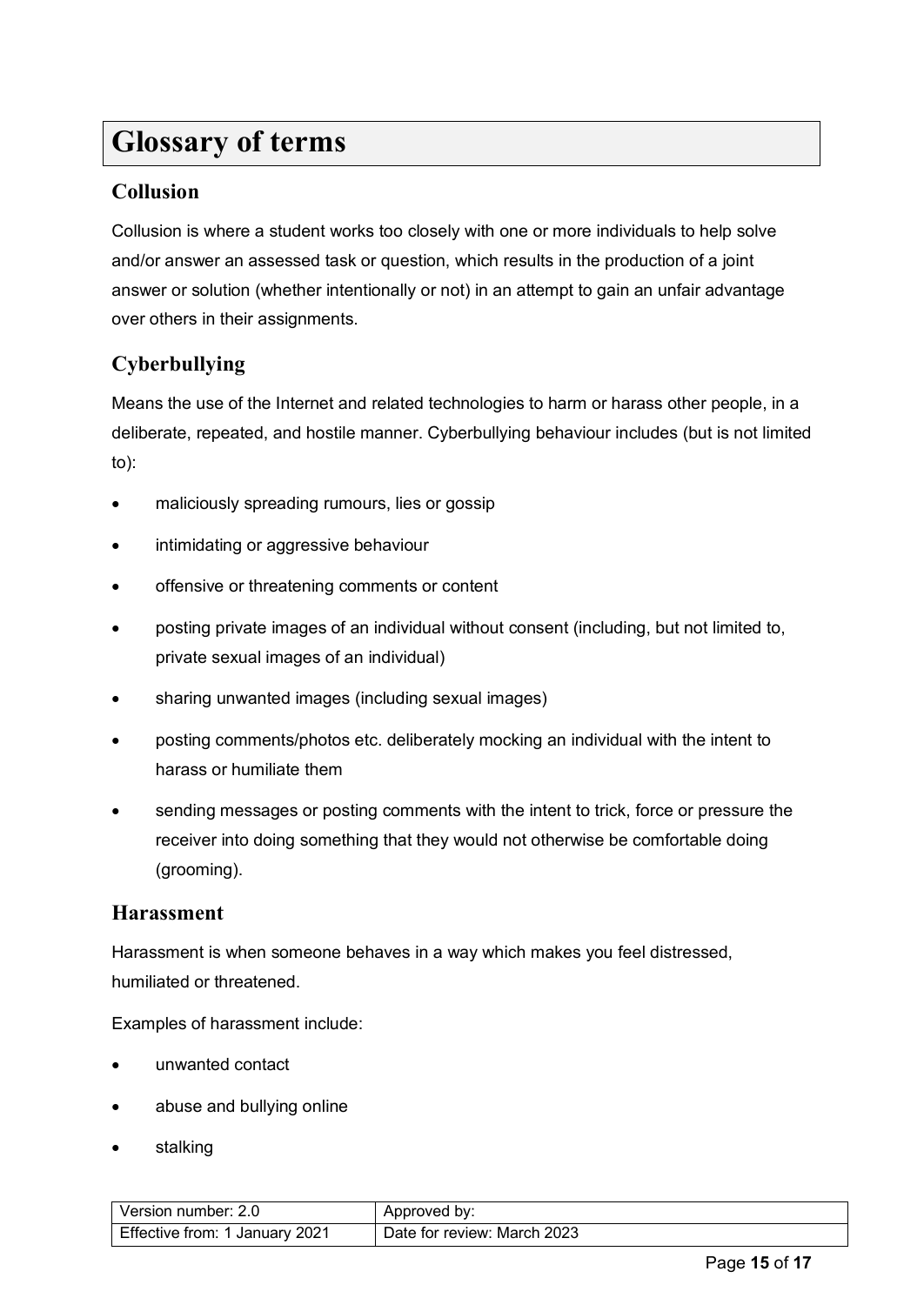## **Hate speech**

Means public speech that expresses hate or encourages violence towards a person or group based on something such as race, religion, sex, or sexual orientation. Hate speech includes communications of animosity or disparagement of an individual or a group on account of a group characteristic such as race, colour, national origin, sex, disability, religion, or sexual orientation.

## **Litigation**

Means legal action or the process of taking legal action.

#### **Open University managed account**

Means the official social media accounts that are actively managed and represent the work and views of The Open University. These include, for example, the main corporate 'The Open University' accounts on Twitter, Facebook and Instagram. These accounts are monitored.

#### **Social media**

For the purposes of this policy, 'social media' is defined as websites and online applications that enable users to create and share content, and/or participate in social networking. These social media tools enable users to share ideas, opinions, knowledge and interests and use of them includes posting, commenting, instant messaging and sharing links, images and files.

### **Trolling**

Means making a deliberately offensive or provocative online post with the aim of upsetting someone or eliciting an angry response. Trolling behaviour may also include stalking a victim's posts in order to respond in an offensive or provocative manner.

### **Twibbon**

<span id="page-15-0"></span>Means an icon which can be pasted over your avatar or profile photo on a social networking site, indicating the support for a given cause, group, brand, etc.

| Version number: 2.0            | Approved by:                |
|--------------------------------|-----------------------------|
| Effective from: 1 January 2021 | Date for review: March 2023 |